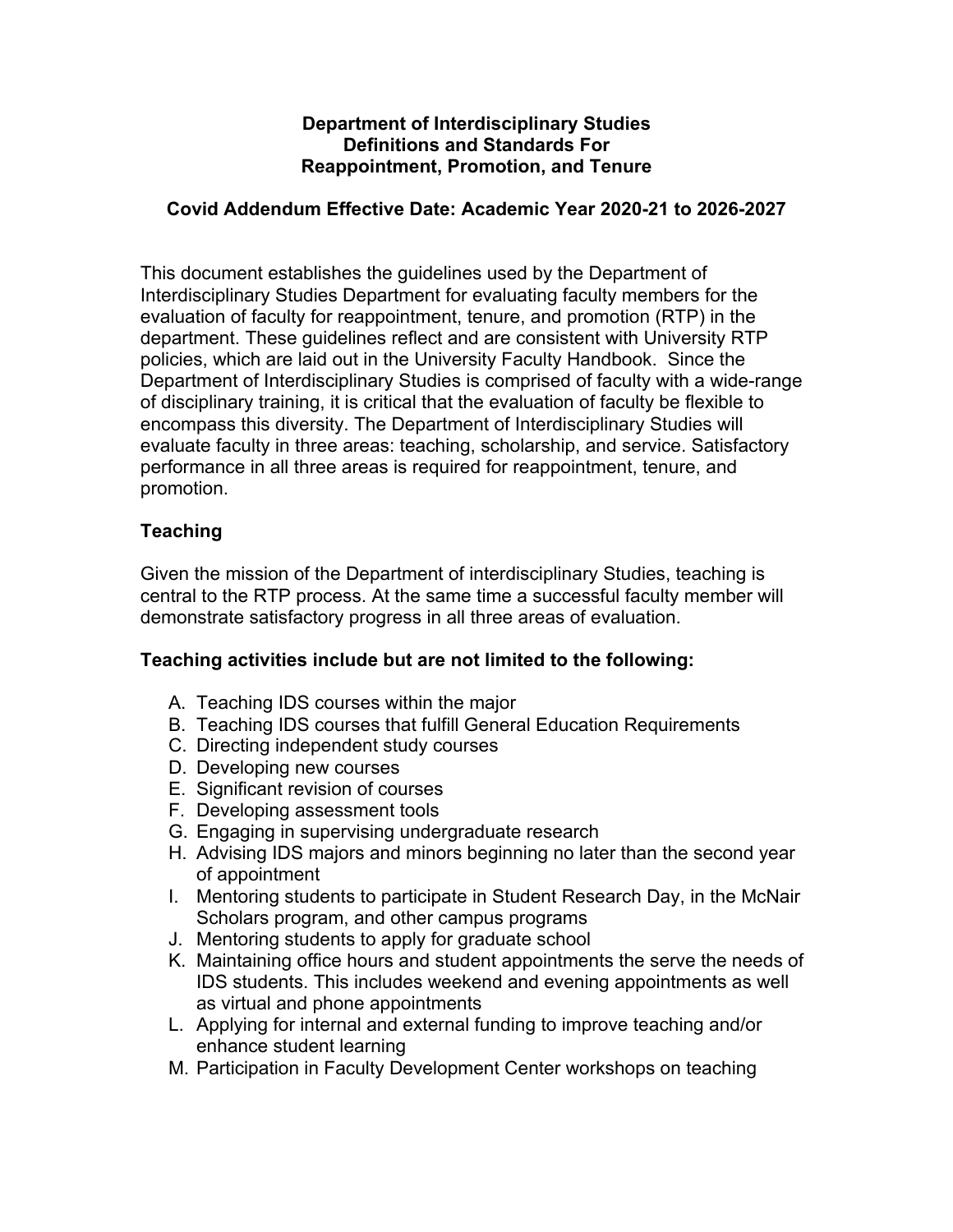This is not an exhaustive list. Additional items may be included in the teaching activities of the faculty member under review after consultation with the department chair.

# **Evaluation of Teaching Activities**

- **A.** A review of course syllabi for content, coherence, and conforming to department guidelines
- **B.** Assessment of assignments, quizzes, exams, and projects
- **C.** Assessment of a sample of graded assignments and exams (including feedback)
- **D.** Review of classroom observations conducted by a tenured faculty member
- **E.** Review of student responses (quantitative and qualitative) in Perceived Teaching Effectiveness (PTE) evaluations
- **F.** Faculty will have the option to include or exclude PTE evaluations from Spring 2020 for assessment during the RTP process. The evaluation of teaching performance will be based on items A-E outlined in this section.

 Classroom observations will be conducted once a year in the first three years of review. Additional observations may be requested by the faculty member under review.

# **Scholarship and Creative Activity**

 The Department of interdisciplinary Studies defines scholarship and creative activity as significant contributions to a field of knowledge. Given the significant teaching load at CSUDH, the department is committed to a careful assessment of scholarly and creative activity that takes into account a number of variables including teaching and service responsibilities, the availability of funding (external and internal) to support research, and the vagaries of publishing. Consequently, while the Department does not quantify the number of works necessary for reappointment, tenure, and promotion, it is required that the faculty member makes steady and timely progress in the area of scholarship during the review period. Given the current pandemic emergency and the closure of archives, libraries, and other related obstacles including but not limited to caretaking responsibilities to scholarship and creative activity, this issue will be noted in any RTP review conducted between AY 2020-21-AY 2026-27 to assess progress in <mark>this area.</mark>

# **Evidence of Scholarly and Creative Activity**

# **Publications**

A. Single-authored peer-reviewed articles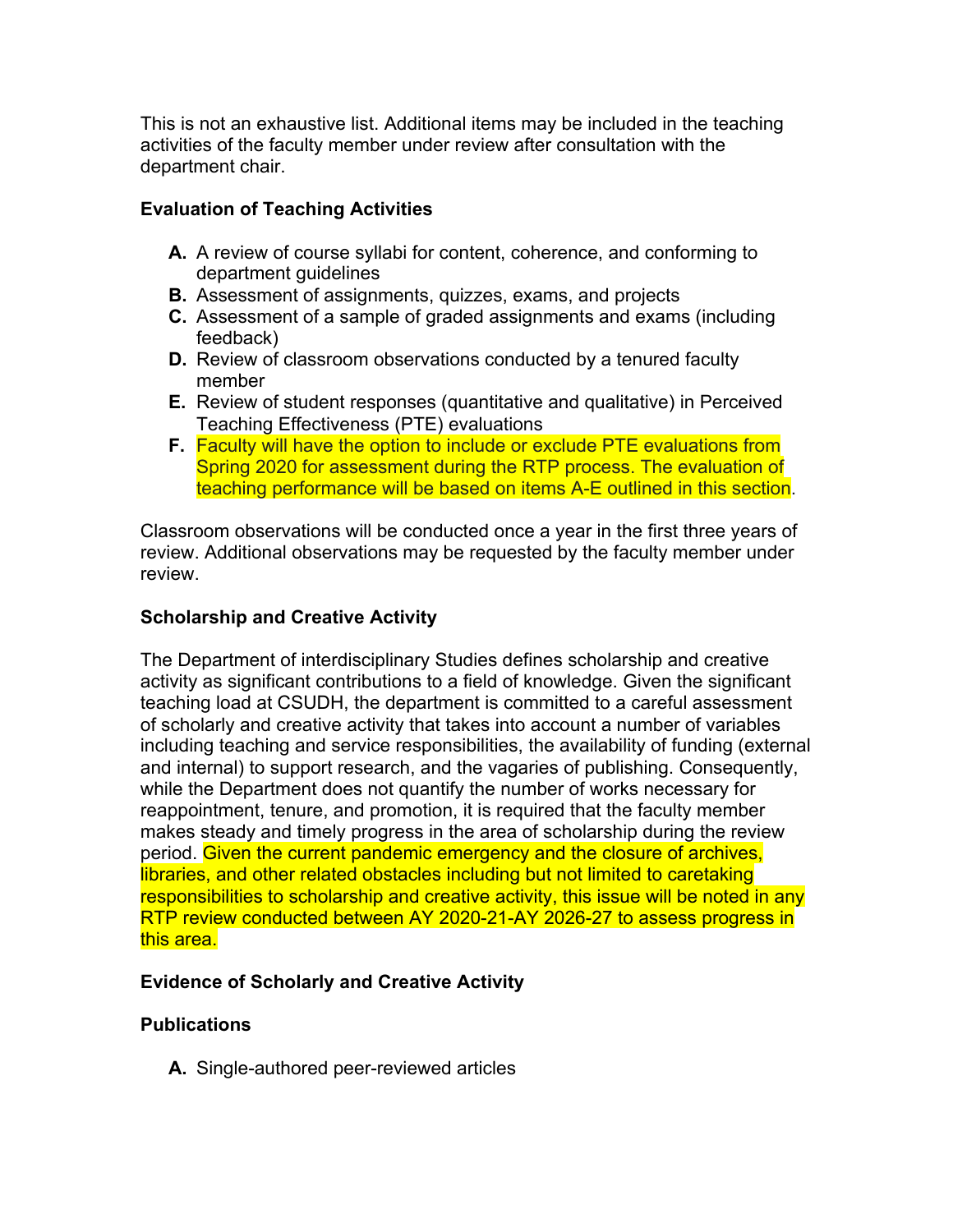- **B.** Single-authored peer-reviewed monograph published by a recognized academic press in the faculty member's area of expertise
- **C.** Peer-reviewed book chapters
- **D.** Peer-reviewed edited volumes
- **E.** Peer-reviewed textbooks
- F. Creative writing (poetry, short stories, novels etc.) by a reputable press

 If a publication is not peer-reviewed, an evaluation of the publication must be provided by a reputable external source.

### **Creative Activities**

- **A.** Curating art exhibits
- **B.** Participation in the development and production of films and/or other media arts
- **C.** Development of digital humanities projects that garner a national audience
- **D.** Other creative activities as determined by the faculty member in consultation with the chair of the department

 For creative activities, an evaluation of the creative activity must be provided by a reputable external source.

### **Other Activities**

- **A.** Presenting current research at regional and national conferences
- **B.** Serving in a leadership role in a professional organization specific to one's discipline
- **C.** Organizing scholarly conferences and symposia
- **D.** Receiving internal/external funding

**D.** Receiving internal/external funding<br>The above list is by no means exhaustive. The faculty member in consultation with the chair may identify other scholarly and creative activities.

### **Service**

 The Department of Interdisciplinary Studies expects that faculty members will perform a wide range of service activities, which are essential to the functions of the department, college, and university. In the first two years on the tenure-track, faculty will only engage in department-level service. These service activities will be determined by the faculty member in consultation with the department chair and includes department, college, university, and community-level service. **Given**  the current pandemic emergency the obstacles to service activities will be noted in any RTP review conducted between AY 2020-21-AY 2026-27 to assess progress in this area.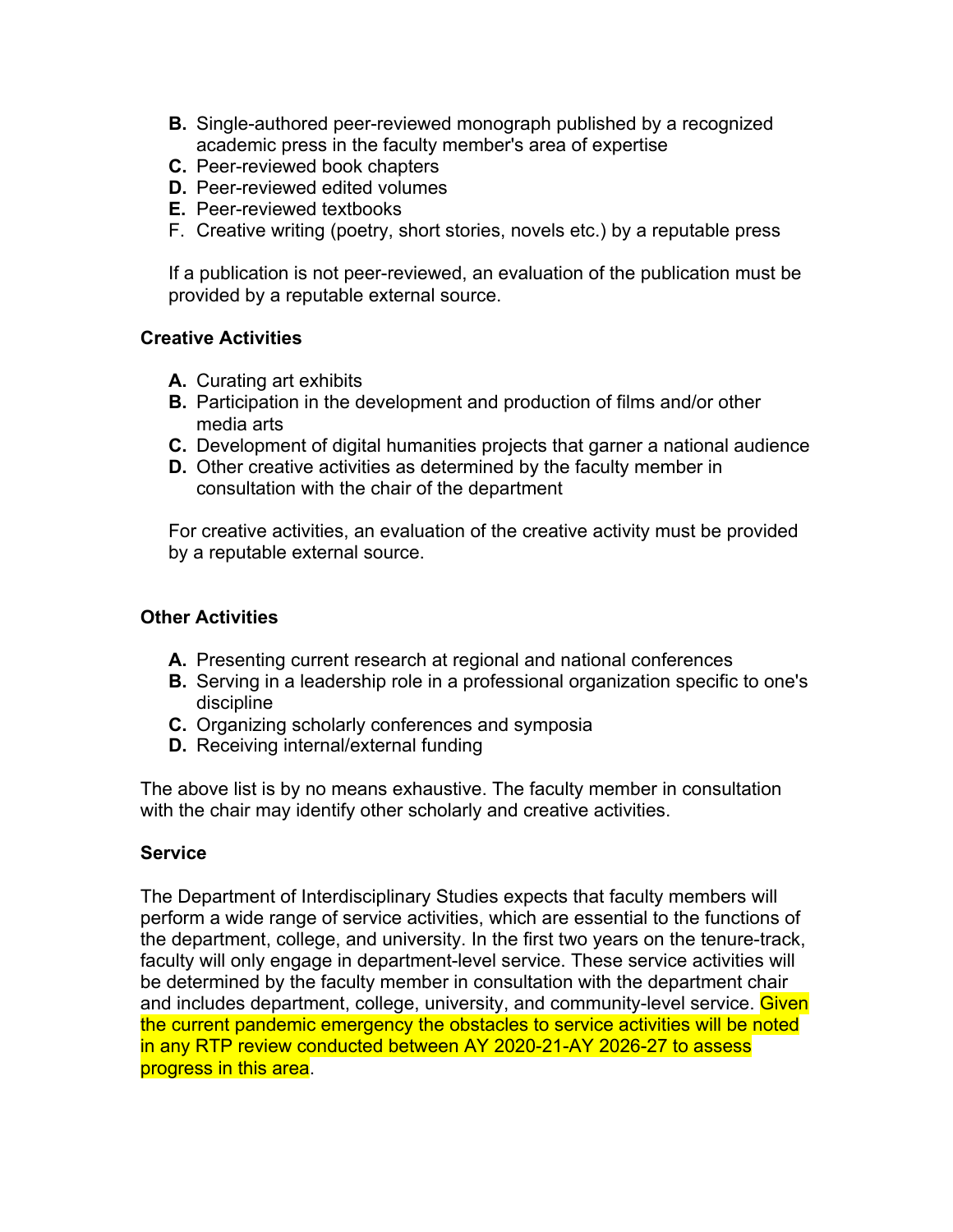### **Department Level Service**

- A. Regular participation in department meetings and events
- B. Serving on a department committee
- C. Participation in student recruitment
- D. Advising students
- E. Participating in department assessment efforts
- F. Representing the department at college of university events
- G. Serving as a student club advisor
- H. Planning department sponsored events such as author readings, talks, and performances
- I. Authoring/maintaining department recruitment materials
- J. Serving as department chair

# **College-Level Service**

- **A.** Serving on a college committee
- **B.** Chairing a college committee
- **C.** Representing the college at university and community events
- **D.** Undertaking special projects as assigned by the dean

### **University-Level Service**

- A. Serving on the Academic Senate
- B. Serving on university committees
- C. Chairing a university committee
- D. Serving as a CFA representative
- E. Undertaking special assignments on behalf of the university president

 This above list is by no means exhaustive. Additional service activities including community service activities will be determined by the faculty member in consultation with the department chair.

# **Standards for Reappointment**

 For the faculty member to be recommended for reappointment by the department, she/he must achieve a ranking of "satisfactory" in all three areas of evaluation.

# **Evaluation of Teaching**

 **A.** Positive evaluations from classroom observations. The faculty member will be evaluated on pedagogy, punctuality, classroom management, and student engagement.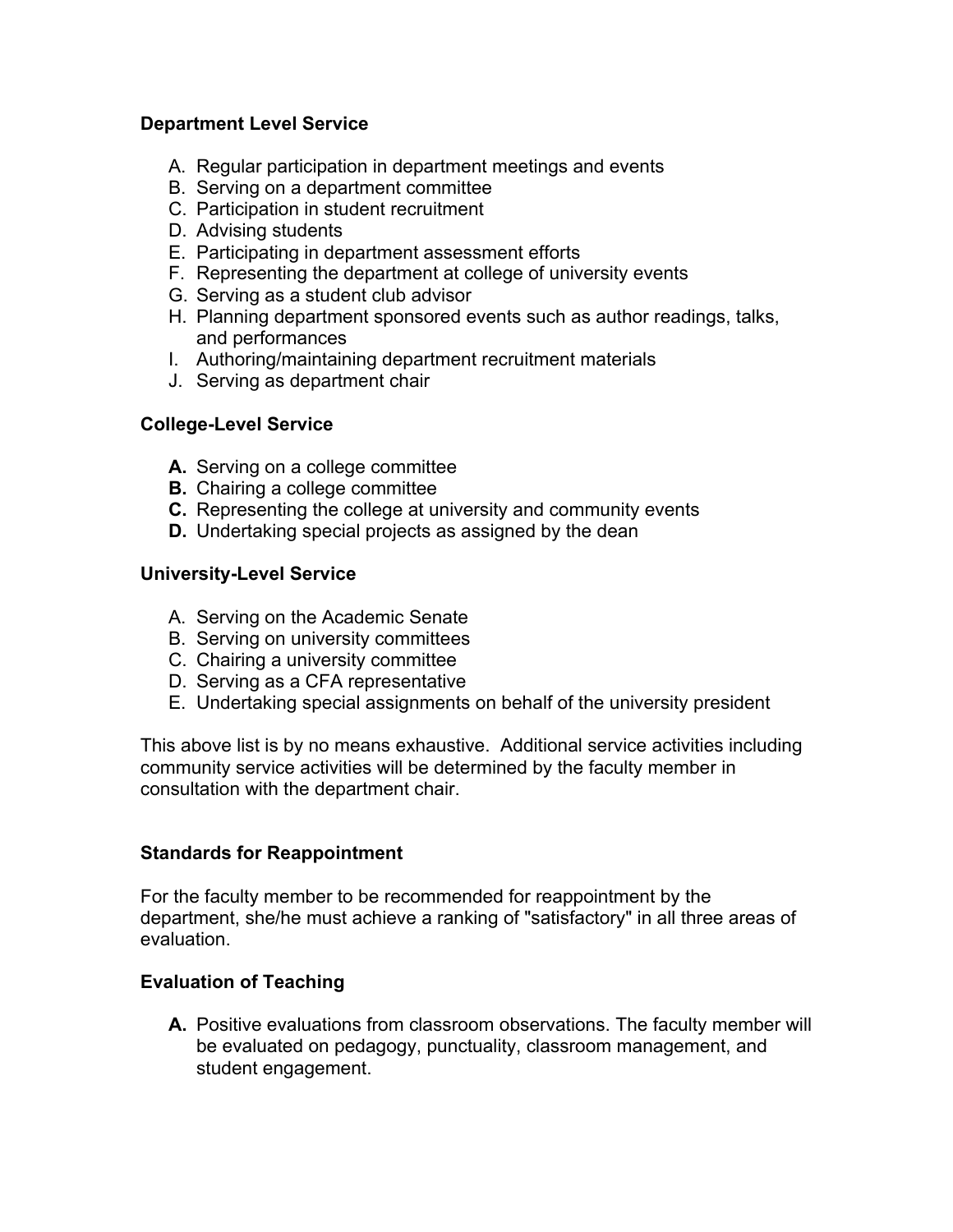- **B.** Satisfactory examples of syllabi, graded assignments, exams and projects, and grade distributions for each course under evaluation.
- **C.** Positive assessment by the department RTP committee of the faculty member's teaching.
- **D.** Positive evaluations garnered from the Perceived Teaching Effectiveness (PTE). It is expected that the faculty member will achieve at least 80% in the "strongly agree" and "agree" categories. However, the department is well aware of the limitations of student evaluations particularly for women faculty members and faculty members of color. Consequently, PTEs will only be considered in the larger context of classroom observations, course materials, and the faculty member's reflection on teaching presented in the RTP materials.
- **E.** Evidence of mastery of department advising by the end of the second year
- **F.** Faculty will have the option to include or exclude PTE evaluations from Spring 2020 for assessment during the RTP process. The evaluation of teaching performance will be based on items A-E outlined in this section.

### **Evaluation of Scholarly and Creative Activities**

- **A.** Evidence of two instances of scholarly/creative activities in each probationary year.
- **B.** Evidence of peer-reviewed publication (a publication acceptance or revise and resubmit) or significant development of a creative activity by the end of the second year
- **C.** After the second year, there must be documented evidence of sustained progress in the faculty member's research trajectory which may include the continued publication of peer-reviewed articles, the development of a film/art exhibition, the presentation of new research at conferences, the development and submission of grant proposals, the development of a book proposal, etc.
- D. If a publication/creative activity is not peer-reviewed, an evaluation of the publication must be provided by a reputable external source.
- E. Given the current pandemic emergency and the closure of archives, libraries, and other related obstacles including but not limited to caretaking responsibilities to scholarship and creative activity, this issue will be noted in any RTP review conducted between AY 2020-21-AY 2026-27 to assess progress in this area.

### **Evaluation of Service**

- **A.** In the first two probationary years, the faculty member will only engage in department service. These service activities will be negotiated by the faculty member with the department chair.
- **B.** After the second year, the faculty member in consultation with the department chair will serve on college and university committees and have the option to engage in community service activities.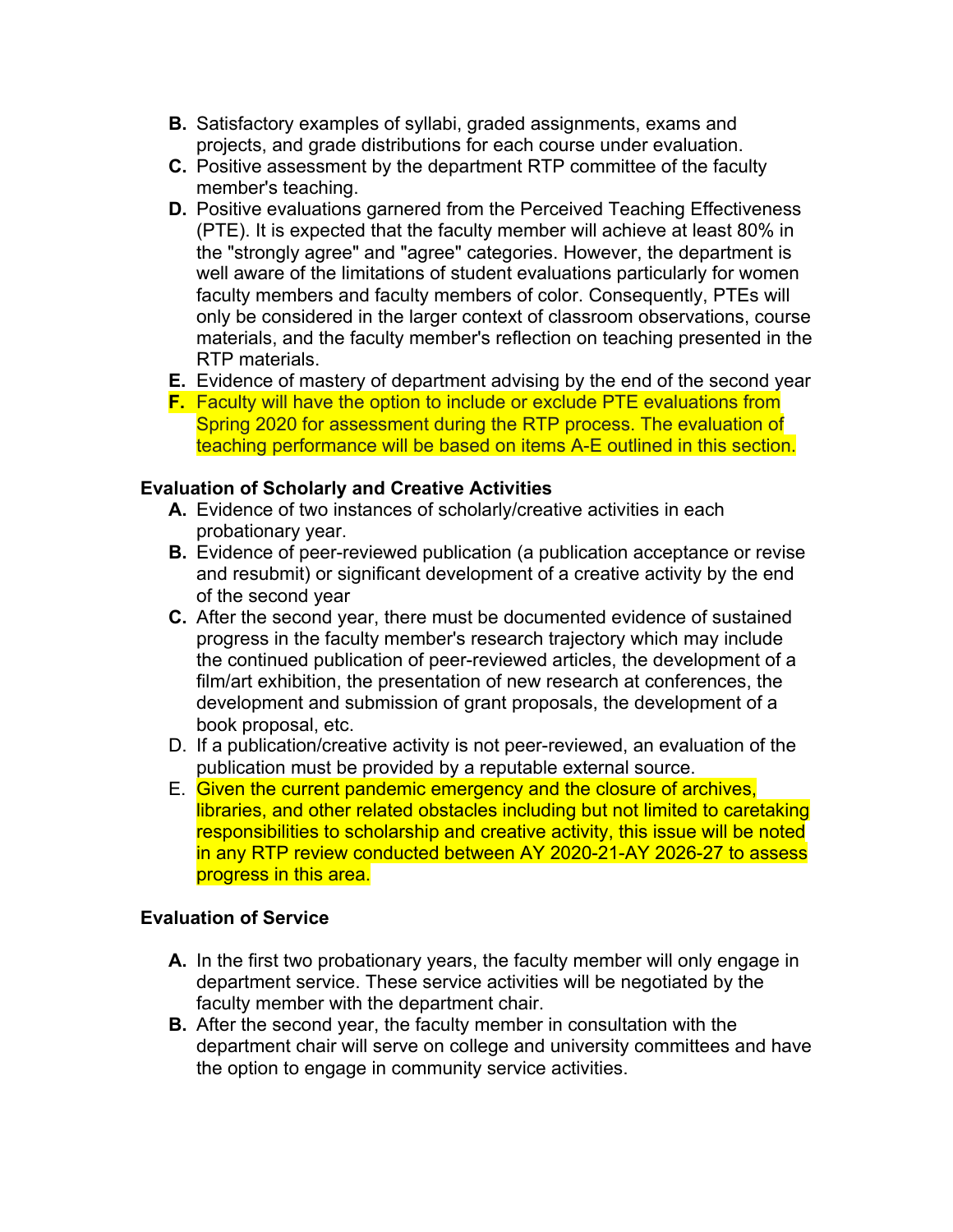- **C.** Documented evidence must be provided for all service activities. For example, a letter of support provided by a committee chair, etc.
- **D.** Given the current pandemic emergency, obstacles to service activities will be noted in any RTP review conducted between AY 2020-21-AY 2026-27 to assess progress in this area.

### **Standards for Tenure and Promotion to Associate Professor**

 For the faculty member to be recommended for tenure and promotion by the department, she/he must achieve a ranking of "satisfactory" in all three areas of evaluation.

# **Teaching**

- A. Positive evaluations from classroom observations. The faculty member will be evaluated on pedagogy, punctuality, classroom management, and student engagement.
- B. Satisfactory examples of syllabi, graded assignments, exams and projects and grade distributions for each course under evaluation must be provided in the personnel action file (PAF).
- C. Positive assessment by the department RTP committee of the faculty member's teaching.
- D. Positive evaluations garnered from the Perceived Teaching Effectiveness (PTE). It is expected that the faculty member will achieve at least 80% in the "strongly agree" and "agree" categories. However, the department is well aware of the limitations of student evaluations particularly for women faculty members and faculty members of color. Consequently, PTEs will only be considered in the larger context of classroom observations, course materials, and the faculty member's reflection on teaching presented in the RTP materials.
- E. Evidence of mastery of department advising by the end of the second year and a full advising load beginning in the third year
- F. Faculty will have the option to include or exclude PTE evaluations from Spring 2020 for assessment during the RTP process. The evaluation of teaching performance will be based on items A-E outlined in this section.

### **Scholarship and Creative Activities**

- A. For tenure and promotion, it is expected that the faculty member will have three peer-reviewed publications in print and sustained progress on a larger cohesive project. For faculty pursuing creative activities, it is expected that the faculty member will have a clearly identifiable and sustained trajectory of creative activity at the end of the probationary period.
- B. Evidence of two instances of scholarly/creative activities in each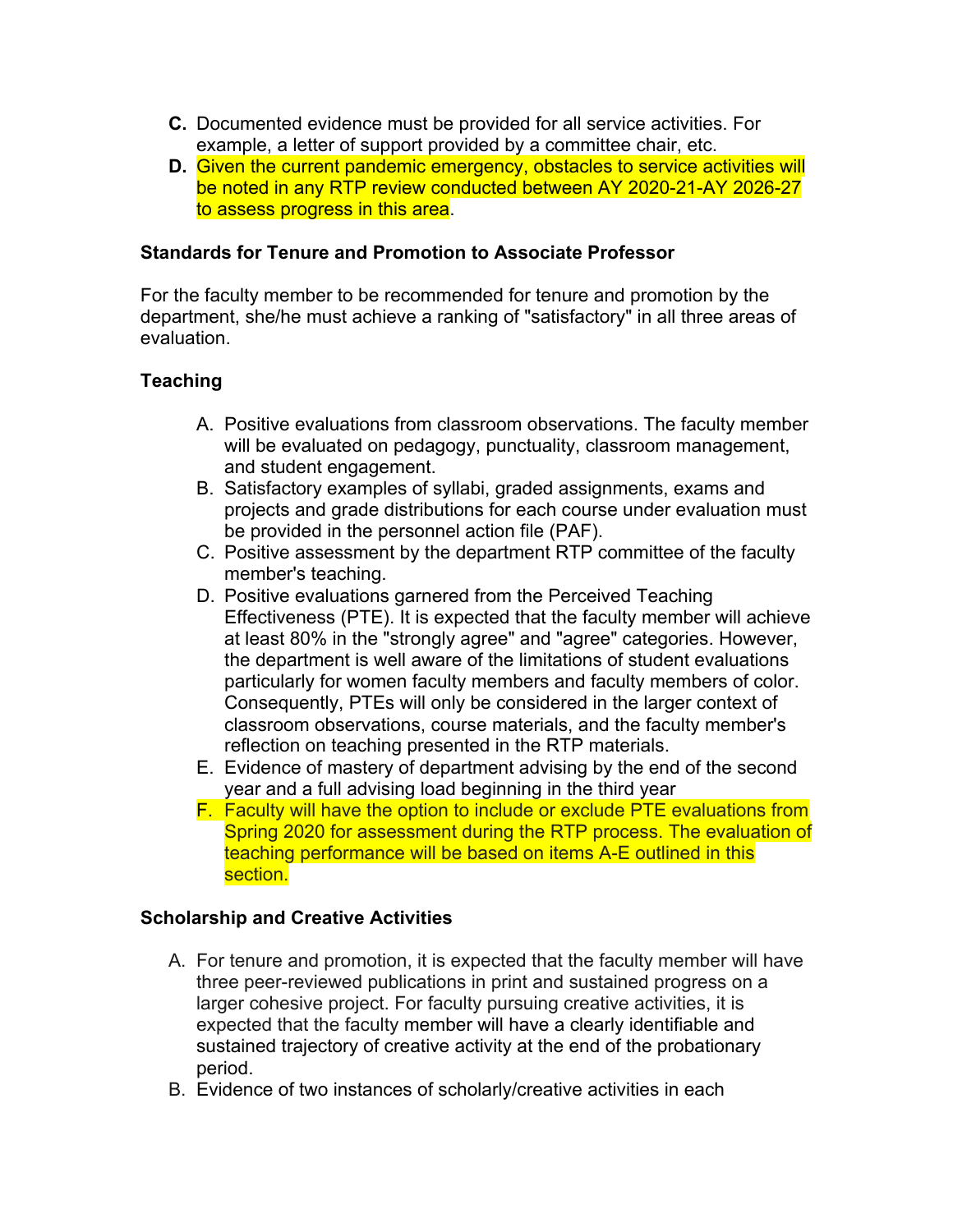probationary year

- C. Evidence of publication (a publication acceptance or revise and resubmit) or significant development of a creative activity by the end of the second year
- D. Beginning in the third year and for tenure and promotion, there must be documented evidence of sustained progress in the faculty member's research trajectory which may include but are not limited to: the continued publication of peer-reviewed articles, the completion of a film/art exhibition or digital humanities project, the completion of a significant body of creative writing, and the publication of a single-authored book by a reputable scholarly publisher.
- reputable scholarly publisher.<br>E. <mark>Given the current pandemic emergency and the closure of archives,</mark> libraries, and other related obstacles including but not limited to caretaking responsibilities to scholarship and creative activity, this issue will be noted in any RTP review conducted between AY 2020-21-AY 2026-27 to assess progress in this area

### **Service**

- A. In the first two probationary years, the faculty member will only engage in department service. These service activities will be negotiated by the faculty member with the department chair.
- B. After the second year, the faculty member in consultation with the department chair will serve on college and university committees and have the option to engage in community service activities.
- C. Documented evidence must be provided for all service activities. For example, a letter of support provided by a committee chair, etc. After the second year, it is expected that the faculty member will engage in regular and routine service. Department, College, and University service will carry equal weight.
- D. Given the current pandemic emergency, the obstacles to service activities will be noted in any RTP review conducted between AY 2020-21-AY 2026- 27 to assess progress in this area.

 Please note that this document is to serve as a guideline for reappointment, tenure, and promotion. Other relevant activities in the area of teaching, scholarship, and service will be considered.

### **Early Tenure and Promotion**

 In order to qualify for early tenure and promotion, a faculty member must demonstrate "unusually meritorious" performance in Teaching and at least one other area (Scholarship or Service) and satisfactory performance or better in the third area.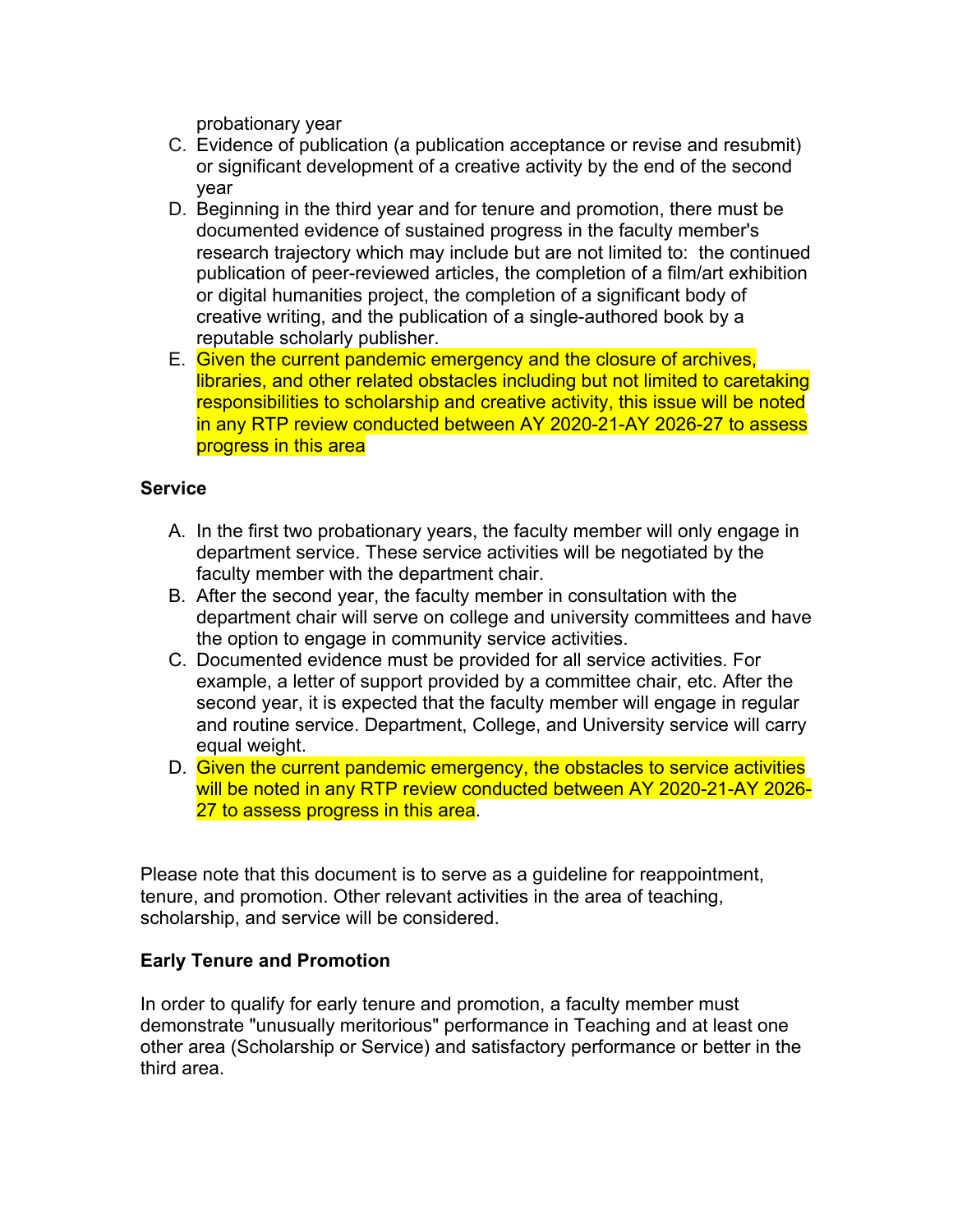As noted in PM 78-11:

 "Early tenure is granted rarely and only for unusually meritorious performance as a faculty member at California State University Dominguez Hills. A member of the instructional faculty, to be granted early tenure, must demonstrate outstanding performance in teaching and in one other area of evaluation; non- teaching faculty members must demonstrate outstanding performance in their professional assignment. The demonstration of unusually meritorious performance requires substantial documentation which may not be possible on the basis of a relatively short period of time spent at this institution. Evidence relating to professional performance at another institution will, if submitted, be given consideration; however, the granting of tenure is based primarily on evidence of merit demonstrated in performance at California State University, Dominguez Hills."

# **Standards for Promotion to Full Professor**

 To be considered for promotion to full professor, the faculty member must have a minimum of five years at the associate rank and must achieve the minimum requirement of "satisfactory" in the areas of teaching, scholarship, and service.

# **Teaching**

- **A.** Positive evaluations from classroom observations. The faculty member will be evaluated on pedagogy, punctuality, classroom management, and student engagement.
- **B.** Satisfactory examples of syllabi, graded assignments, exams and projects
- **C.** Positive assessment by the department RTP committee of the faculty member's teaching.
- **D.** Positive evaluations garnered from the Perceived Teaching Effectiveness (PTE). It is expected that the faculty member will achieve at least 80% in the "strongly agree" and "agree" categories. However, the department is well aware of the limitations of student evaluations particularly for women faculty members and faculty members of color. Consequently, PTEs will only be considered in the larger context of classroom observations, course materials, and the faculty member's reflection on teaching presented in the RTP materials.
- **E.** Continued successful advising and mentoring
- **F.** Faculty will have the option to include or exclude PTE evaluations from Spring 2020 for assessment during the RTP process. The evaluation of teaching performance will be based on items A-E outlined in this section.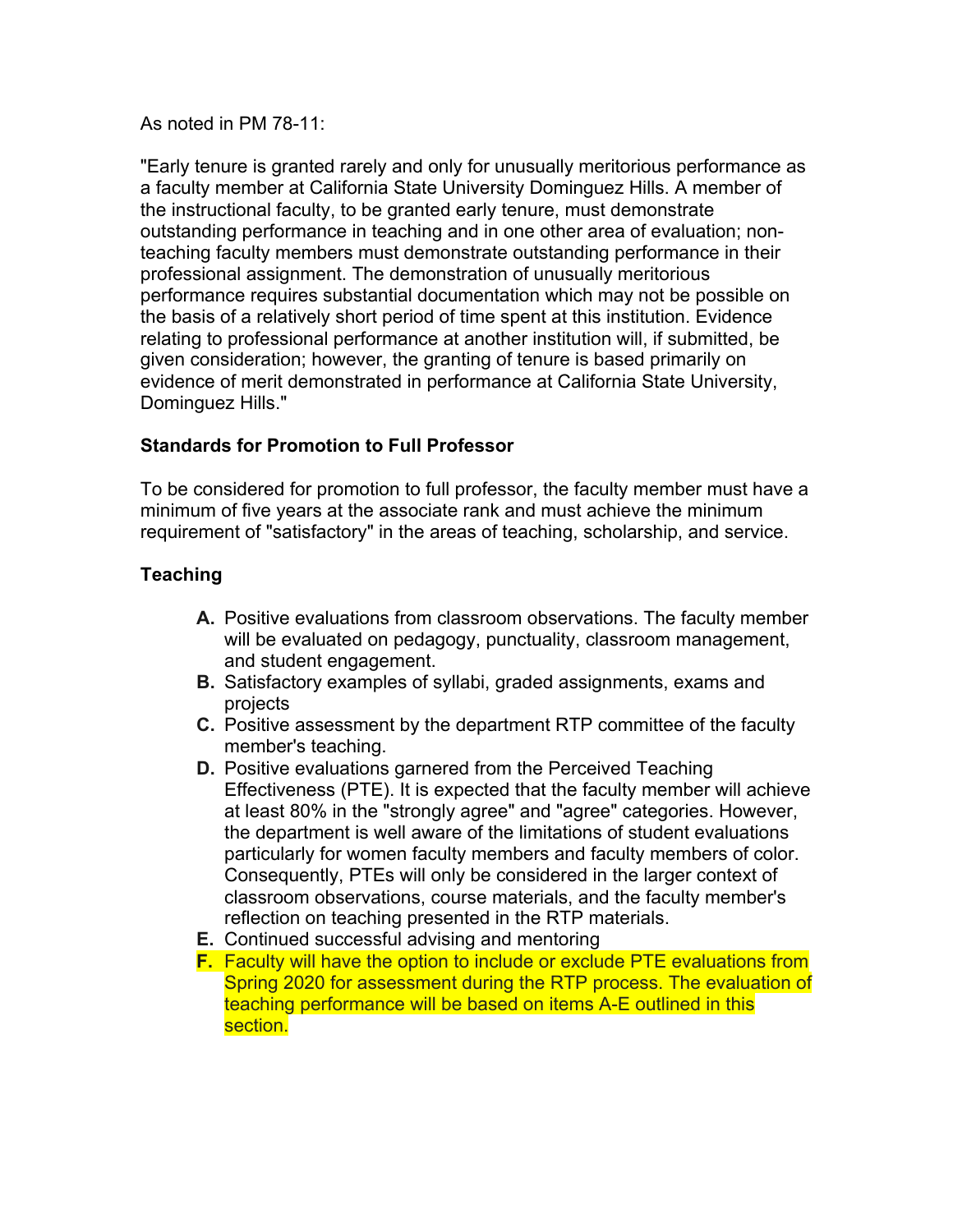### **Scholarship and Creative Activities**

- A. Evidence of two instances of scholarly/creative activities in each subsequent year after promotion and tenure
- B. After promotion and tenure, there must be documented evidence of sustained progress in the faculty member's research trajectory which may include the continued publication of peer-reviewed articles, the development of a film/art exhibition, the presentation of new research at conferences, the development and submission of grant proposals, the publication of a book by a reputable scholarly press, etc.
- C. Given the current pandemic emergency and the closure of archives, libraries, and other related obstacles including but not limited to caretaking responsibilities to scholarship and creative activity, this issue will be noted in any RTP review conducted between AY 2020-21-AY 2026-27 to assess progress in this area

### **Service**

- A. After promotion and tenure, the faculty member will continue to engage in department service
- B. After promotion and tenure, the faculty member in consultation with the department chair will continue to serve on college and university committees and have the option to engage in community service activities.
- C. Documented evidence must be provided for all service activities. For example, a letter of support provided by a committee chair, etc.
- D. It is expected that the after promotion and tenure that the faculty member will take a leadership role in service which includes but is not limited to chairing the department, chairing department committees, chairing committees and serving on more service intensive committees such as the University Curriculum Committee.
- E. Given the current pandemic emergency, the obstacles to service activities will be noted in any RTP review conducted between AY 2020-21-AY 2026- 27 to assess progress in this area.

### **Reappointment of Full-time Lecturers**

 Full-time lecturers in with one-year appointments in IDS will be evaluated every year and full-time lecturers with three-year appointments will be evaluated in the last year of their three-year contract. For reappointment, lecturer faculty must include evidence of satisfactory teaching as outlined in the section on "Standards for Reappointment." Lecturer faculty will be evaluated by the Department's RTP committee and/or the Chair.